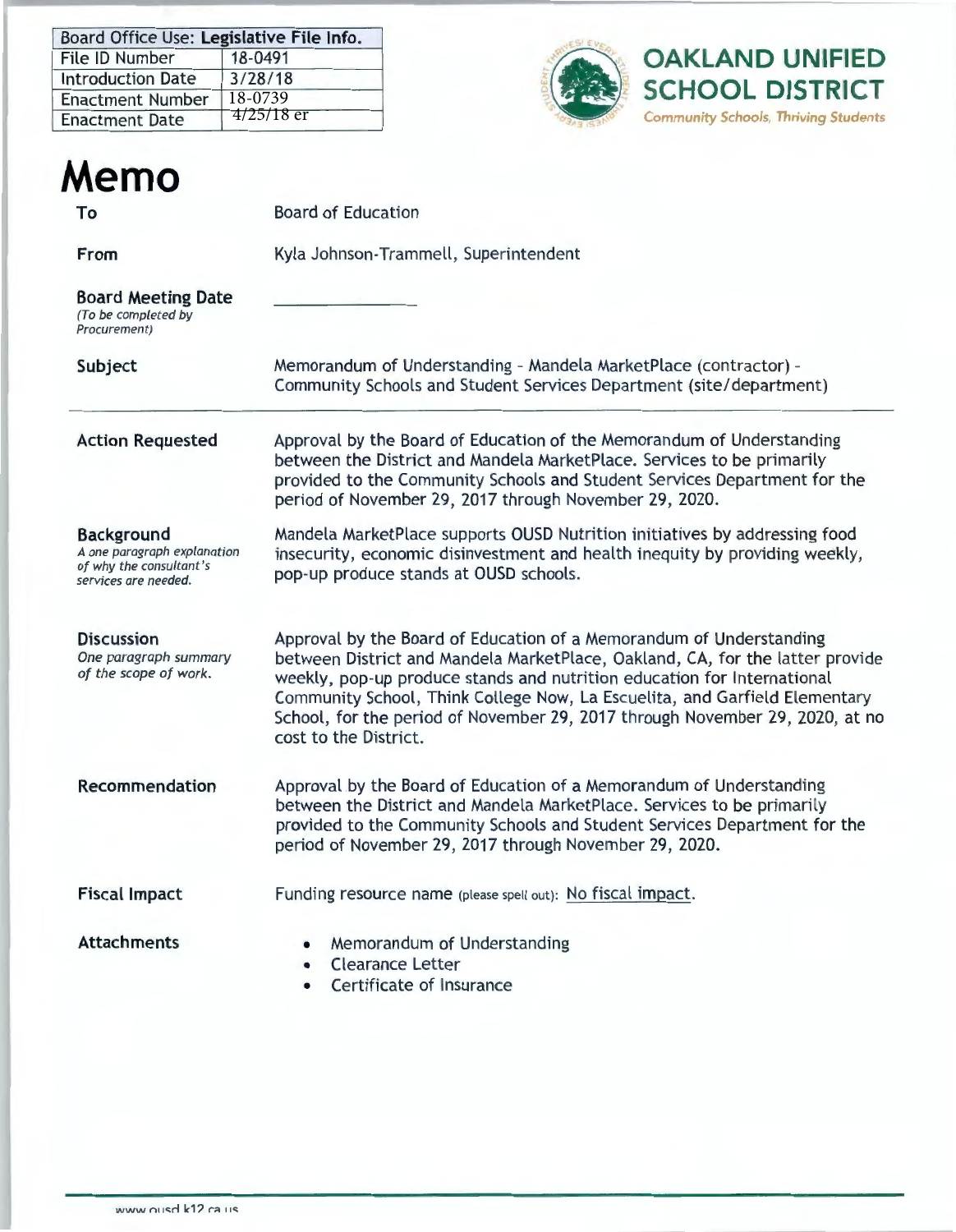

### **CONTRACT JUSTIFICATION FORM This Form Shall Be Submitted to the Board Office With Every Consent Agenda Contract.**

| Legislative File ID No. 18-0491                                                                                                                                                                                                                                                                                         |
|-------------------------------------------------------------------------------------------------------------------------------------------------------------------------------------------------------------------------------------------------------------------------------------------------------------------------|
| <b>Department:</b> 922/Community Schools and Student Services                                                                                                                                                                                                                                                           |
| Vendor Name: Mandela MarketPlace                                                                                                                                                                                                                                                                                        |
| End Date: 11/29/2020<br><b>Contract Term:</b> Start Date: 11/29/2017                                                                                                                                                                                                                                                    |
| Annual Cost: $\oint_0$                                                                                                                                                                                                                                                                                                  |
| <b>Approved by: Andrea Bustamante</b>                                                                                                                                                                                                                                                                                   |
| Is Vendor a local Oakland business? Yes $\sqrt{N}$                                                                                                                                                                                                                                                                      |
| Why was this Vendor selected?                                                                                                                                                                                                                                                                                           |
| School-sites selected partner for In-Kind agreement.                                                                                                                                                                                                                                                                    |
|                                                                                                                                                                                                                                                                                                                         |
|                                                                                                                                                                                                                                                                                                                         |
|                                                                                                                                                                                                                                                                                                                         |
|                                                                                                                                                                                                                                                                                                                         |
| Summarize the services this Vendor will be providing.<br>Mandela MarketPlace provides a weekly, pop-up produce stand at OUSD schools for the entire school community to shop for fresh<br>and affordable fruits, vegetables and pantry staples in a friendly, educational and approachable environment. We also provide |
| nutrition education to the school community and support the districts' health and wellness campaigns.                                                                                                                                                                                                                   |
|                                                                                                                                                                                                                                                                                                                         |
|                                                                                                                                                                                                                                                                                                                         |
| Was this contract competitively bid? Yes<br>$No$                                                                                                                                                                                                                                                                        |
| If No, answer the following:                                                                                                                                                                                                                                                                                            |
| 1) How did you determine the price is competitive?                                                                                                                                                                                                                                                                      |
| No cost to OUSD for services.                                                                                                                                                                                                                                                                                           |
|                                                                                                                                                                                                                                                                                                                         |
|                                                                                                                                                                                                                                                                                                                         |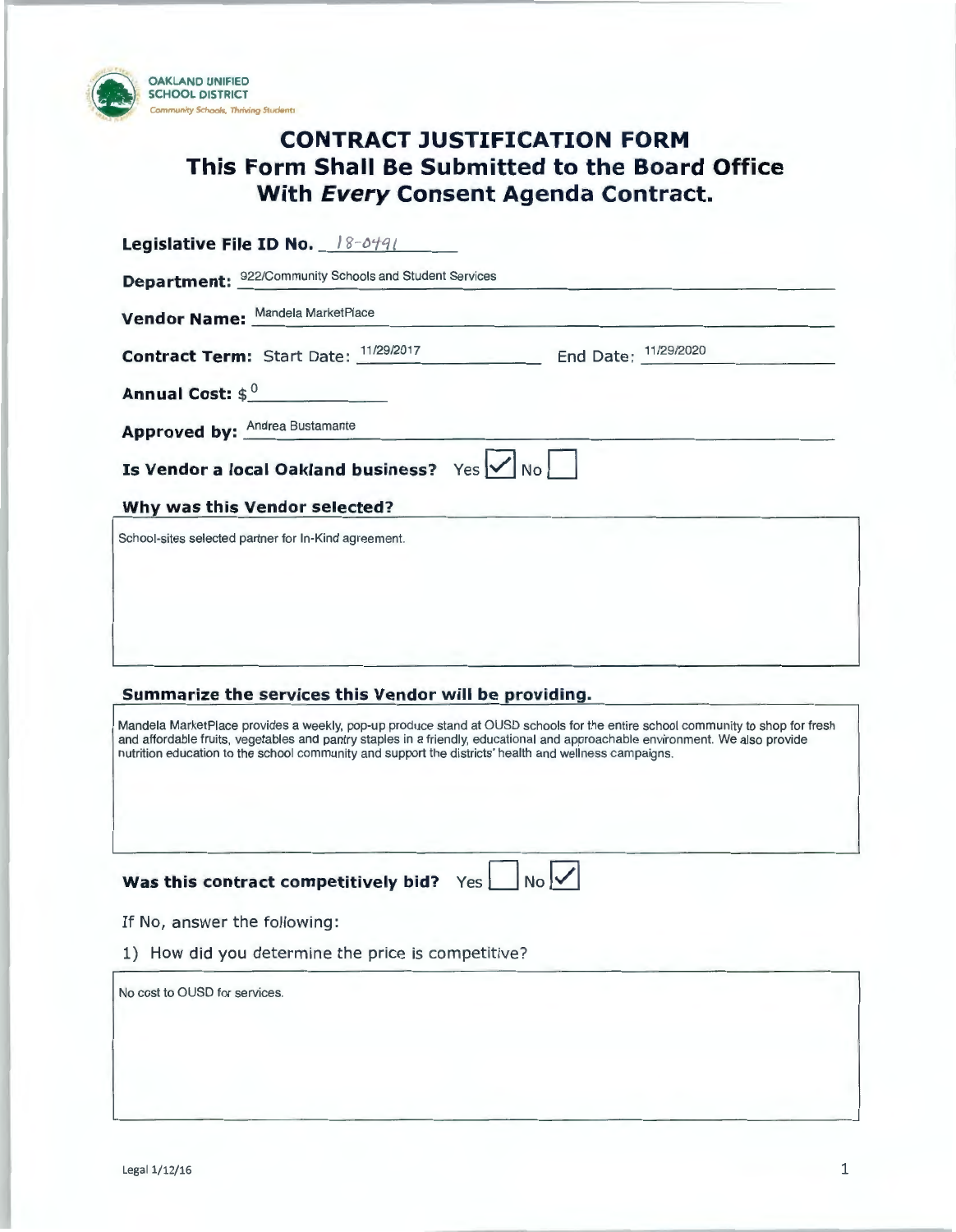|                      | 2) Please check the competitive bid exception relied upon: |                                                                                                                                                                                                                                                                                |  |  |  |  |  |
|----------------------|------------------------------------------------------------|--------------------------------------------------------------------------------------------------------------------------------------------------------------------------------------------------------------------------------------------------------------------------------|--|--|--|--|--|
|                      |                                                            | <b>Educational Materials</b>                                                                                                                                                                                                                                                   |  |  |  |  |  |
|                      |                                                            | Special Services contracts for financial, economic, accounting, legal or<br>administrative services                                                                                                                                                                            |  |  |  |  |  |
|                      |                                                            | <b>CUPCCAA exception</b> (Uniform Public Construction Cost Accounting Act)                                                                                                                                                                                                     |  |  |  |  |  |
|                      |                                                            | Professional Service Agreements of less than \$87,800 (increases a small<br>amount on January 1 of each year)                                                                                                                                                                  |  |  |  |  |  |
|                      |                                                            | Construction related Professional Services such as Architects, DSA Inspectors,<br>Environmental Consultants and Construction Managers (require a "fair, competitive<br>selection process)                                                                                      |  |  |  |  |  |
|                      |                                                            | <b>Energy</b> conservation and alternative energy supply (e.g., solar, energy<br>conservation, co-generation and alternate energy supply sources)                                                                                                                              |  |  |  |  |  |
|                      |                                                            | <b>Emergency</b> contracts [requires Board resolution declaring an emergency]                                                                                                                                                                                                  |  |  |  |  |  |
| Technology contracts |                                                            |                                                                                                                                                                                                                                                                                |  |  |  |  |  |
|                      |                                                            | electronic data-processing systems, supporting software and/or services<br>(including copiers/printers) over the \$87,800 bid limit, must be competitively<br>advertised, but any one of the three lowest responsible bidders may be<br>selected                               |  |  |  |  |  |
|                      |                                                            | contracts for computers, software, telecommunications equipment,<br>microwave equipment, and other related electronic equipment and apparatus,<br>including E-Rate solicitations, may be procured through an RFP process<br>instead of a competitive, lowest price bid process |  |  |  |  |  |
|                      |                                                            | Western States Contracting Alliance Contracts (WSCA)                                                                                                                                                                                                                           |  |  |  |  |  |
|                      |                                                            | California Multiple Award Schedule Contracts (CMAS) [contracts are often<br>used for the purchase of information technology and software]                                                                                                                                      |  |  |  |  |  |
|                      |                                                            | Piggyback" Contracts with other governmental entities                                                                                                                                                                                                                          |  |  |  |  |  |
|                      |                                                            | <b>Perishable Food</b>                                                                                                                                                                                                                                                         |  |  |  |  |  |
|                      |                                                            | <b>Sole Source</b>                                                                                                                                                                                                                                                             |  |  |  |  |  |
|                      |                                                            | Change Order for Material and Supplies if the cost agreed upon in writing does<br>not exceed ten percent of the original contract price                                                                                                                                        |  |  |  |  |  |
|                      |                                                            | Other, please provide specific exception                                                                                                                                                                                                                                       |  |  |  |  |  |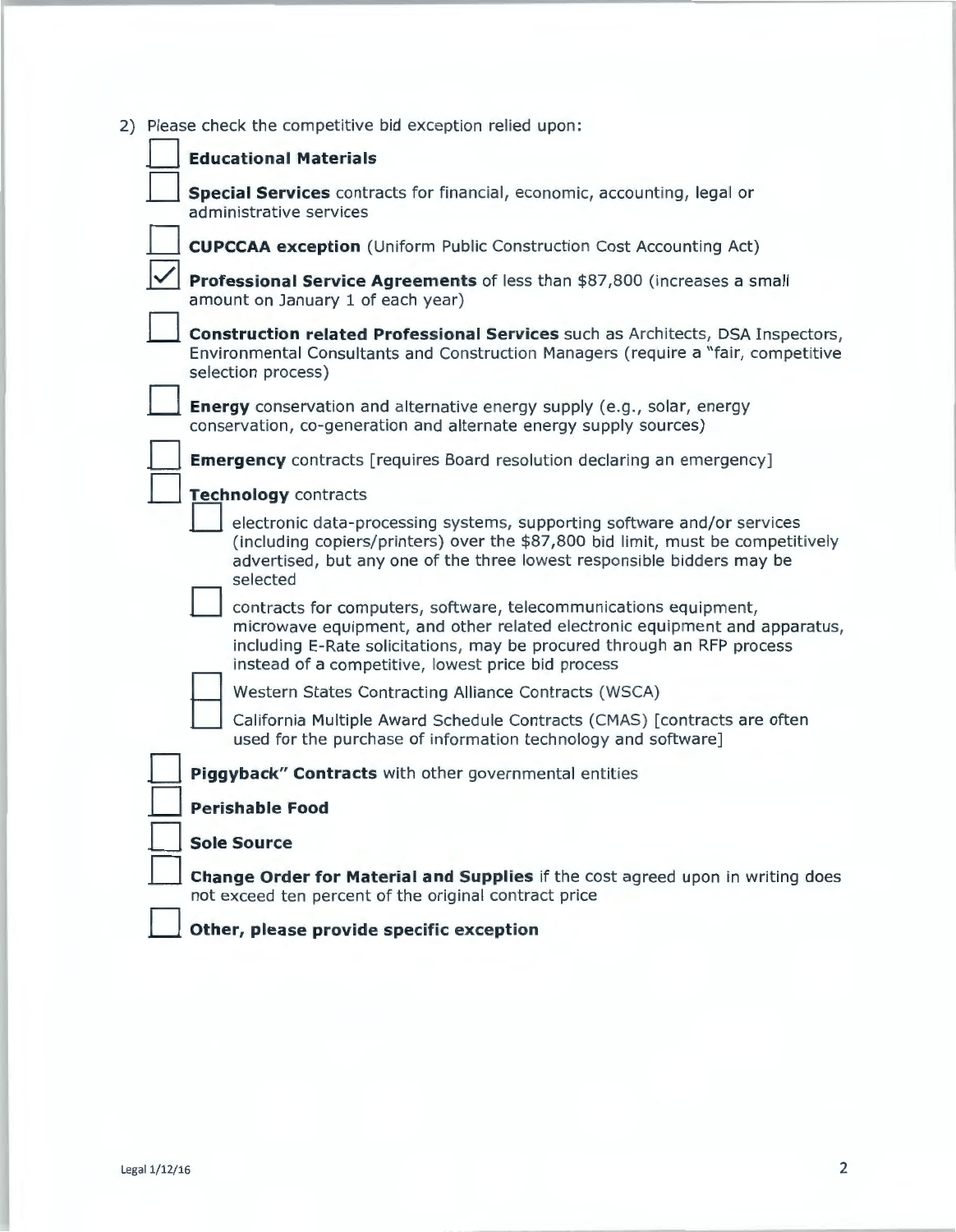#### **MEMORANDUM OF UNDERSTANDING, NO COST TO OAKLAND UNIFIED SCHOOL DISTRICT**

#### I. **Parties**

The purpose of this Memorandum of Understanding ("MOU") is to establish a relationship between Oakland Unified School District ("OUSD") and Mandela MarketPlace (MMP) [CONTRACTOR-name of your organization].

WHEREAS, the CONTRACTOR's services or program described in this MOU will be provided at no cost to OUSD (or students or parents unless otherwise agreed upon by both parties); and

BOTH PARTIES HEREBY enter into this MOU to enable CONTRACTOR to provide said program(s) selected in Section II of the MOU.

#### II. **Site Name(s)**

Unless otherwise further agreed to in writing by the parties, the School Sites governed by this MOU are the following (attach separate document if more space is needed):

|                                                                                                                                                             | International Community School, Think College Now, La Escuelita, Garfield Elementary                                        |  |  |  |  |
|-------------------------------------------------------------------------------------------------------------------------------------------------------------|-----------------------------------------------------------------------------------------------------------------------------|--|--|--|--|
|                                                                                                                                                             |                                                                                                                             |  |  |  |  |
|                                                                                                                                                             |                                                                                                                             |  |  |  |  |
|                                                                                                                                                             | <b>III. CONTRACTOR Responsibilities/Scope of Services</b>                                                                   |  |  |  |  |
| A. Provide a description of the services that your program(s) will be providing to OUSD. Please be<br>specific by answering all of the following questions. |                                                                                                                             |  |  |  |  |
| 1.                                                                                                                                                          | A detailed description of the type of services your program(s) will provide to OUSD<br>(reference Exhibit A: Scope of Work) |  |  |  |  |
| 2.                                                                                                                                                          | A description of your organization and relevant experience (reference Exhibit B: Statement of<br>Qualifications)            |  |  |  |  |
| 3.                                                                                                                                                          | Please disclose all costs to parents or students (if applicable). If no such costs, leave blank or<br>write "N/A."          |  |  |  |  |
|                                                                                                                                                             | MMP will operate pop-up produce stands to increase access to fresh, healthy fruits, vegetables and pantry items             |  |  |  |  |
|                                                                                                                                                             |                                                                                                                             |  |  |  |  |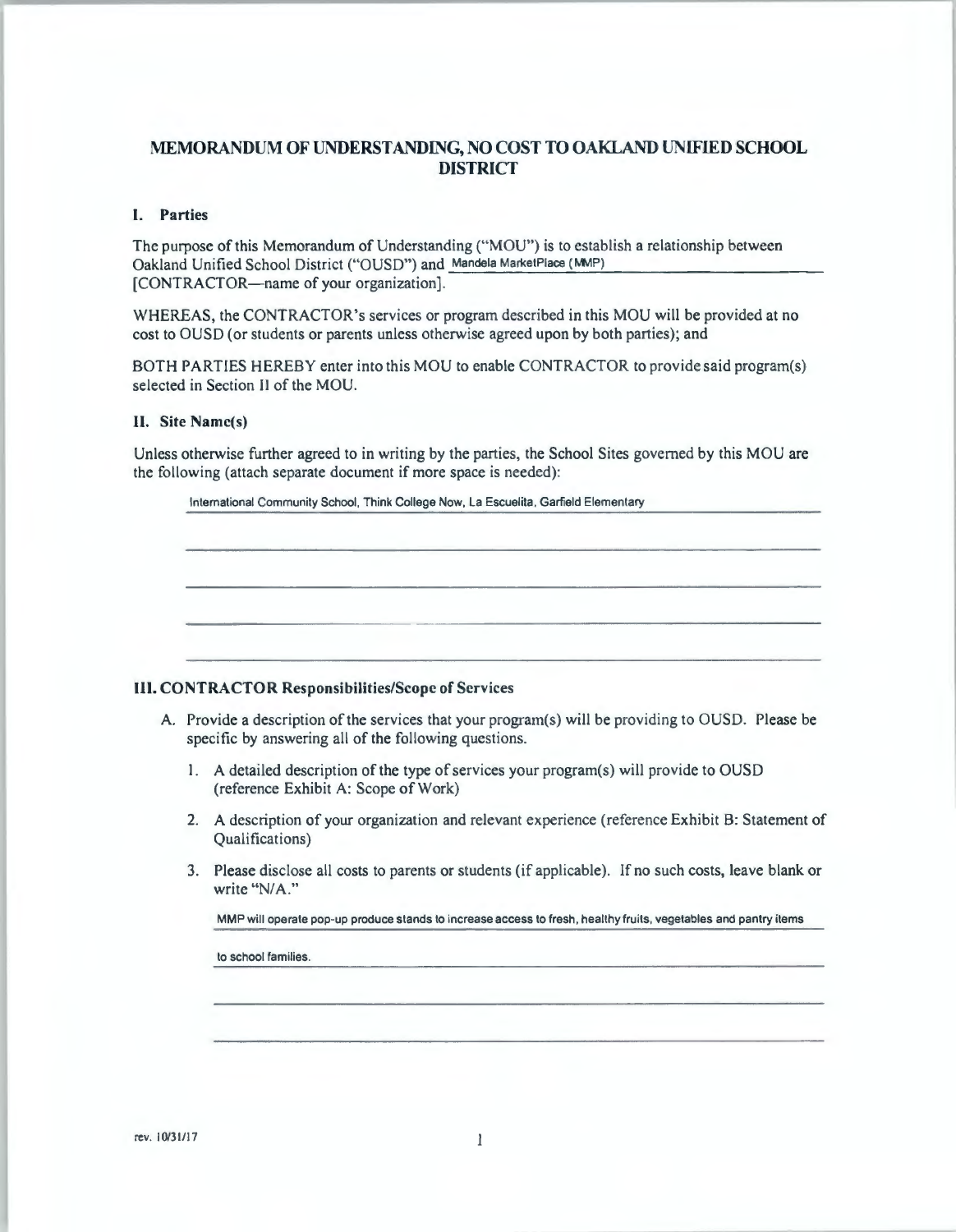- 4. **Alignment with District Strategic Plan:** Indicate the goals and visions supported by the services of this contract: (Check all that apply.)
	- $\square$  Ensure a high quality instructional core<br>  $\square$  Develop social, emotional and physical
	- $\Box$  Develop social, emotional and physical health  $\Box$  Create equitable opportunities for learning
	- $\square$  Create equitable opportunities for learning  $\square$  High quality and effective instruction
	- $\Box$  High quality and effective instruction  $\Box$  Prepare students for success in college
	- $\Box$  Prepare students for success in college and careers  $\boxtimes$  Safe, healthy and supportive schools
	- $\Box$  Safe, healthy and supportive schools<br> $\Box$  Accountable for quality
	- $\Box$  Accountable for quality<br> $\Box$  Full service community
	- Full service community schools district
- B. Ensure that all CONTRACTOR personnel, including subcontractors, will comply with any policy and systems in place at OUSD and School(s). This includes, but is not limited to the following:
	- l . **Drug and Smoke Free--No** drugs, alcohol, and/or smoking are allowed at any time in any buildings and/or grounds on OUSD property. No students, staff, visitors, CONTRACTORS, or subcontractors are to use drugs at these School(s).
	- 2. **Anti-Discrimination—**It is the policy of OUSD that in connection with CONTRACTOR's services under this MOU there shall be no discrimination against any employee engaged in the work because ofrace, color, ancestry, national origin, religious creed, physical disability, medical condition, marital status, sexual orientation, gender, age, or other legally protected class. Therefore, the CONTRACTOR agrees to comply with all applicable Federal and California laws.
	- 3. **Conflict of** Interest-CONTRACTOR shall abide by and be subject to all applicable OUSD policies, regulations, statutes or other laws regarding conflict of interest. CONTRACTOR shall not hire any OUSD employee to perform the services in this MOU, and affirms that to the best of its knowledge no such conflict presently exists. CONTRACTOR agrees to alert OUSD in writing if and when a potential conflict arises.
	- 4. **Family Education Rights and Privacy** Act--CONTRACTOR shall observe all District policies and regulations, and state and federal laws, including the Family Education Rights and Privacy Act of 1974, commonly known as FERP A, related to the confidentiality of pupil and personnel records. A separate Data Sharing Agreement is required if CONTRACTOR seeks identifiable student information.
- C. **Tuberculosis Screening:** CONTRACTOR is required to screen employees and agents who will be present at OUSD sites during the current school year. CONTRACTOR affirms that each person has current proof of negative TB testing on file and TB results are monitored. Please see **Section IV** for the relevant documentation that is required.
- D. **Fingerprinting of Employees and Agents.** The fingerprinting and criminal background investigation requirements of Education Code section 45125.1 apply to CONTRACTOR's services under this MOU. CONTRACTOR certifies its compliance with these provisions as follows:

CONTRACTOR certifies that CONTRACTOR has complied with the fingerprinting and criminal background investigation requirements of Education Code section 45125. J with respect to all CONTRACTOR's employees, subcontractors, agents, and subcontractors' employees or agents ("Employees") regardless of whether those Employees are paid or unpaid, concurrently employed by OUSD, or acting as independent contractors of CONTRACTOR, who may have contact with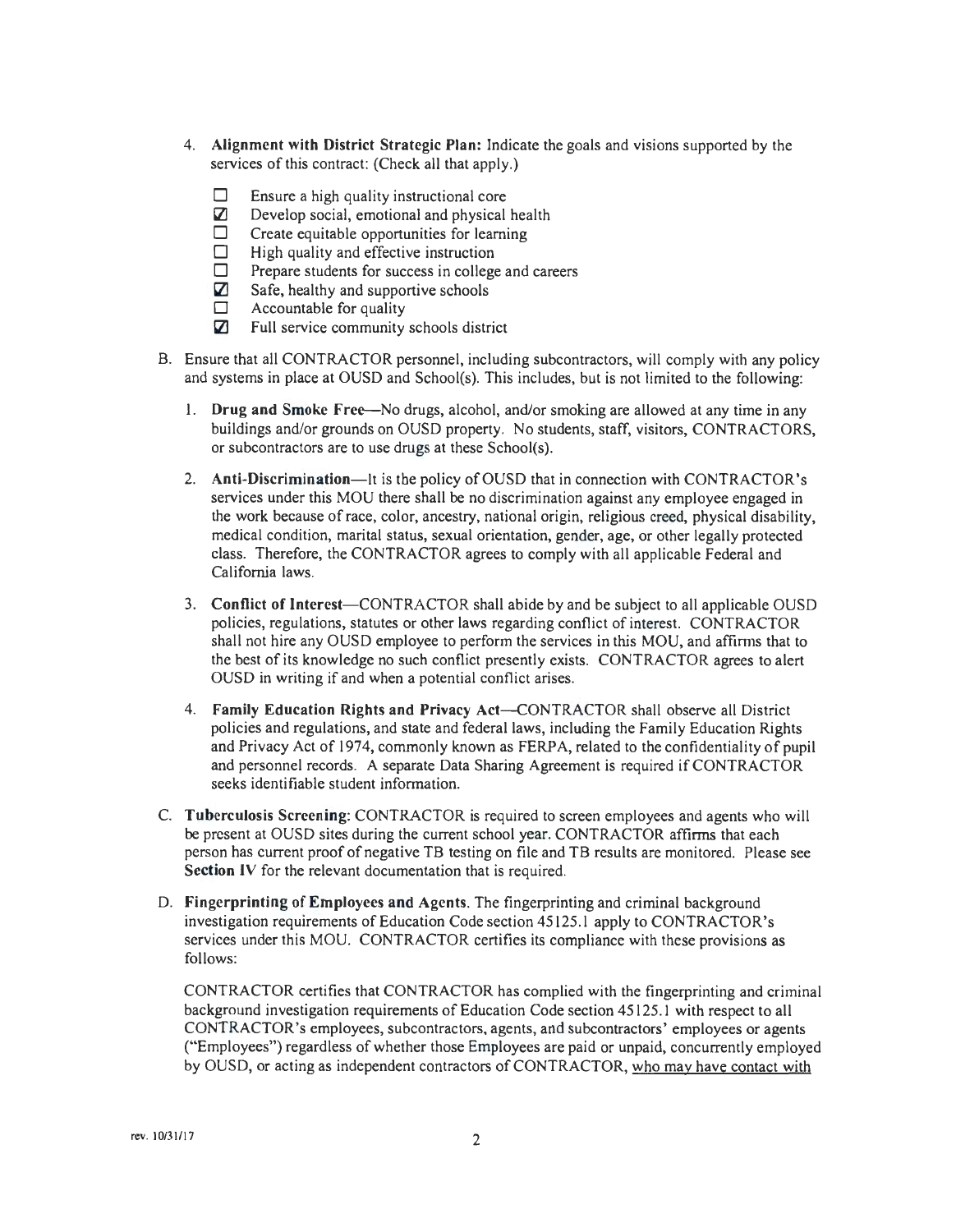OUSD gupils in the course of providing services pursuant to the MOU. and the California Department of Justice has determined that none of those Employees has been convicted of a felony, as that term is defined in Education Code section 45122.1.

CONTRACTOR further certifies that it has received and reviewed fingerprint results for each of its Employees and CONTRACTOR has requested and reviews subsequent arrest records for all Employees who may come into contact with OUSD pupils in providing services to the District under this MOU. [Please see **Section JV** for the relevant documentation that is required.]

In the event that OUSD, in its sole discretion, at any time during the term of this MOU, desires the removal of any CONTRACTOR related person, employee, representative or agent from any OUSD school; site; and/or property, CONTRACTOR shall immediately, upon receiving notice from OUSD of such desire, cause the removal of such person or persons.

#### E. **Insurance**

- 1. **General Liability:** *EITHER* (a) CONTRACTOR maintains general liability insurance that names OUSD as an additional insured, for operations, students, volunteers, and personnel at location where CONTRACTOR provides programs/services with at least \$1 Million in coverage, and furnish certificate of said insurance to OUSD **OR** (b) CONTRACTOR is not required to maintain general liability insurance under this MOU if the Risk Management Officer signs a waiver of insurance. Please see **Section IV** for the relevant documentation that is required.
- 2. **Workers' Compensation:** If CONTRACTOR employs any person to perform work in connection with this MOU, CONTRACTOR shall procure and maintain at all times during the performance of such work, Workers' Compensation Insurance in conformance with the laws of the State of California and federal laws, when applicable. The CONTRACTORS' Employers' Liability Insurance shall not be less than One Mi Ilion Dollars (\$ I ,000,000) per accident or disease. Please see **Section JV** for the relevant documentation that is required.

Check one of the boxes below:

- **12J CONTRACTOR** is aware of the provisions of Section 3700 of the Labor Code which require every employer to be insured against liability for workers' compensation or to undertake self-insurance in accordance with the provisions of that code, and will comply with such provisions before commencing the performance of the Work of this Contract.
- $\Box$  CONTRACTOR does not employ anyone in the manner subject to the workers' compensation laws of California.
- F. Communication-CONTRACTOR agrees to communicate with School(s) and OUSD staff, both formally and informally, to ensure, to the best of the program's ability, that the CONTRACTOR'S services are aligned with the School(s) and OUSD's mission and objectives and are adequately meeting student's needs. At the request of School(s) or OUSD staff, CONTRACTOR shall provide reasonable data and information to students participating in the CONTRACTOR's program.
- G. Confidentiality-CONTRACTOR shall maintain strict confidentiality of all information about individual students received under this MOU and will not disseminate such information without the express written consent of OUSD. CONTRACTOR will comply with FERPA, and will be allowed to use the data received to solicit funding to continue to expand its services/program, so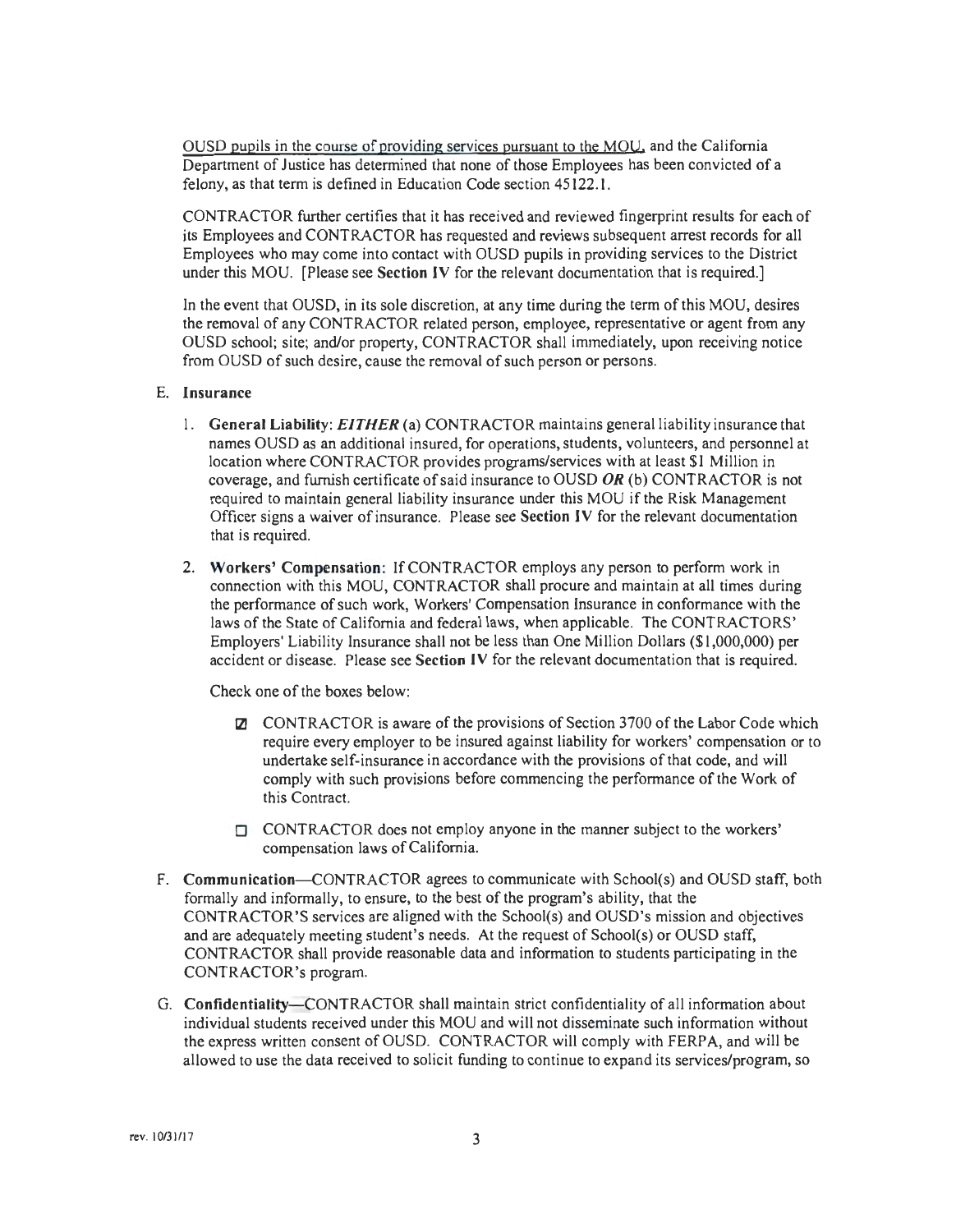long as there is no information from which the identity of any student in the CONTRACTOR's program as a participant could be made.

H. **Register With/Update Provider Database-In** order to maintain accurate up-to-date information on the services provided, Contractor shall register in OUSD's provider database, update schools of operation prior to commencing services during subsequent school years, and update during the current school year when Contractor's schools of operation change.

#### **IV. Required Documents**

CONTRACTOR CANNOT commence the services agreed to in this MOU until it has submitted the following documents:

#### **A. TB and Fingerprinting Clearance**

#### **Contractor (Individual):**

D Submit clearance letter from authorized agency verifying individual has been Fingerprinted/Criminal Background Checked for this current fiscal year. Additionally, please provide documentation from health care provider showing negative TB status of individual within the last four years.

#### **Contractor (Agency):**

**0** Attach clearance letter from Agency/Community-Based Organization/Non-Profit Organization on agency letterhead verifying all personnel, including subcontractors, have been Fingerprinted/Criminal Background Checked and have TB clearance for this current fiscal year and signed by authorized personnel.

#### B. **Insurance**

#### Contractor (Individual/Agency):

**2** Please attach documentation of either proof of insurance, or a waiver signed by the Risk Management Officer. The additional insured address must read: Oakland Unified School District, Attention: Risk Management, 1000 Broadway Suite 440, Oakland, CA 94607. Waiver of insurance does not release CONTRACTOR from responsibility for any claim or demand.

#### **V. Responsibilities of Oakland Unified School District**

- **A. Space-Provide** a suitable classroom or space at the participating School(s), to be agreed upon by School(s) and the CONTRACTOR.
- 8 . **Janitorial Service-Provide** necessary services to maintain this space, which may include janitorial services, maintenance, utilities, and technology support.

#### **VI. Duration**

This MOU is for the  $\frac{11/29/2017}{\text{[Insert mm/dd/year]}}$  --  $\frac{11/29/2020}{\text{[Insert mm/dd/year]}}$  period. [lnsert mm/dd/year]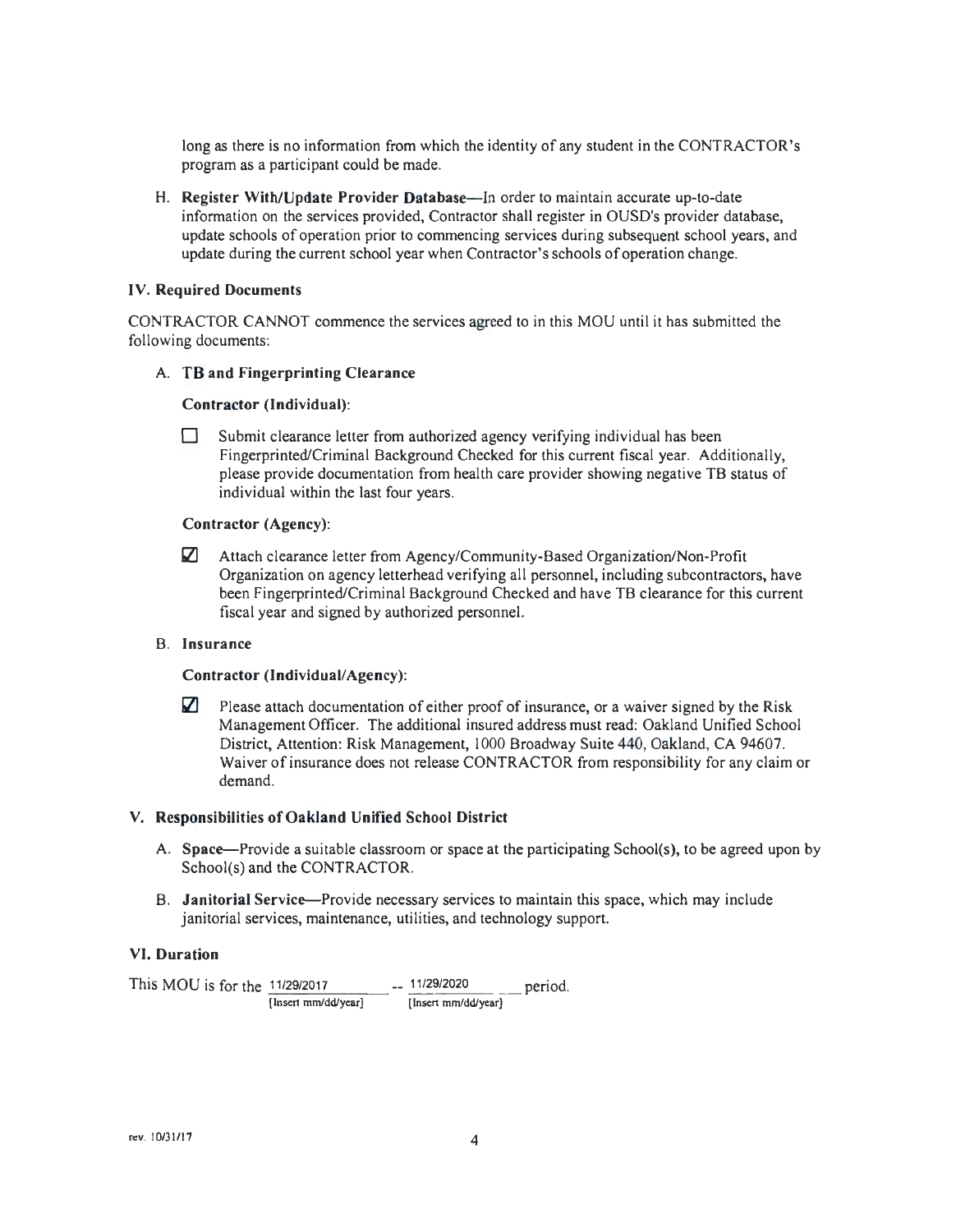#### **VII. Termination**

Either party may terminate this MOU at any time, without cause, with 30 day written notice to the other party. This MOU may be amended by mutual consent of the parties. All amendments must be in writing and signed by both parties.

#### **VIII. Defense/Indemnity/Hold Harmless**

Each party to this MOU agrees to defend, indemnify and hold harmless the other for and from any claims, causes of action, or any other proceeding of any type or kind that is made against the other where such claim, cause of action or other proceeding arises from the conduct, act, omission, or commission by the other party.

#### **IX. Jurisdiction**

This MOU shall be performed in Oakland, California and is governed by the laws of the State of California. The Alameda County Superior Court or the United States District Court for the Northern District of California shall have jurisdiction over any civil action arising out of or relating to this MOU.

#### **X. Notices**

Any notice provided for in this MOU shall be in writing and effective upon receipt at the address set forth below in this section, delivered by any of the following means: personal delivery; certified U.S. mail, return receipt requested; or electronic mail. Either party may change the addresses below by giving notice of such change pursuant to this section.

#### DISTRICT CONTRACTOR

| Contact:<br>Title:<br>Address: | Marion McWilliams<br>General Counsel<br>Office of the General Counsel<br>1000 Broadway, Suite 680<br>Oakland, CA 94607 | Contact:<br>Title:<br>Address: | Josephine Radbill<br><b>Healthy Retail Coordinator</b><br>1364 7th Street<br>Oakland, CA 94607 |  |  |
|--------------------------------|------------------------------------------------------------------------------------------------------------------------|--------------------------------|------------------------------------------------------------------------------------------------|--|--|
| Phone:                         | 510-879-8535                                                                                                           | Phone:                         | 510.433.0993                                                                                   |  |  |
| Fax:<br>Email:                 | 510-879-4046<br>marion.mcwilliams@ousd.org                                                                             | $E$ -mail:                     | josephine@mandelamarketplace.org                                                               |  |  |

OUSD Sponsoring School/Department: Garfield Elementary

#### **XI. Liability**

Other than as provided in this Agreement, OUSD's financial obligations under this Agreement shall be limited to the payment of the compensation provided in this Agreement. Notwithstanding any other provision of this Agreement, in no event, shall OUSD be liable, regardless of whether any claim is based on contract or tort, for any special, consequential, indirect or incidental damages, including, but not limited to, lost profits or revenue, arising out of, or in connection with, this Agreement for the services performed in connection with this Agreement.

#### **XII. Certification Regarding Debarment, Suspension, Ineligibility and Voluntary Exclusion**

CONTRACTOR certifies to the best of his/her/its knowledge and belief, that it and its principals are not presently debarred, suspended, proposed for debarment, declared ineligible, or voluntarily excluded from covered transactions by any Federal department or agency according to Federal Acquisition Regulation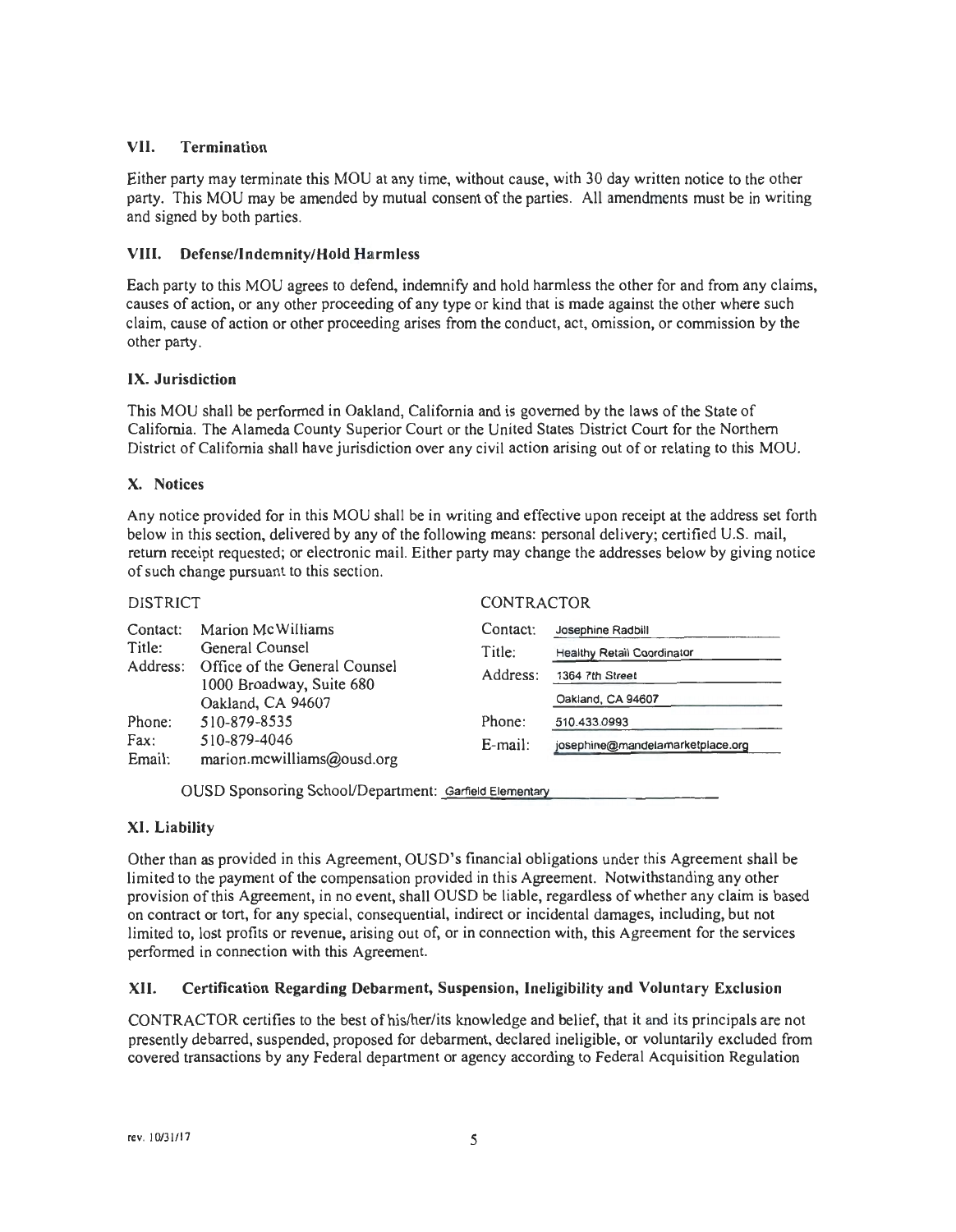Subpart 9.4, and by signing this contract, certifies that this vendor does not appear on the Excluded Parties List (https://www.sam.gov/).

#### **XIII. Integration and Modification**

This MOU constitutes the entire agreement between the Parties and supersedes alt prior discussions, negotiations, and agreements, whether oral or written. This MOU may be amended or modified only in writing, signed by both Parties.

#### **XIV. Assignment**

The rights and obligations of the each Party under this MOU shall not be assigned without the express prior written consent of the other Party.

#### **XV. Waiver**

No delay or omission by either Party in exercising any right under this MOU shall operate as a waiver of that or any other right provided for in this MOU .

#### **XVI. No Rights in Third Parties**

This MOU does not create any rights in, or inure to the benefit of, any third party except as expressly provided herein.

#### **XVII. Counterparts**

This MOU and all amendments and modifications to it may be executed in counterparts, and all counterparts together shall he construed as one document.

#### **XVIII. Intellectual Property**

During the term of this MOU, any works created by or inventions of Contractor, his agents or employees, within the scope of the work contracted herein shall belong to the District together with alt associated copy rights and patents. Contractor shall not publish any aspect of the work performed hereunder without prior written consent of the District.

#### **XIX. Relationship of Parties**

This is not an employment contract. CONTRACTOR, in the performance of this Agreement, shall be and act as an independent contractor. CONTRACTOR understands and agrees that it and all of its employees shall not be considered officers, employees, agents, partner, or joint venture of OUSD, and are not entitled to benefits of any kind or nature normally provided employees of OUSD and/or to which OUSD's employees are normally entitled, including, but not limited to, State Unemployment Compensation or Worker's Compensation. CONTRACTOR shall assume full responsibility for payment of all Federal, State, and local taxes or contributions, including unemployment insurance, social security and income taxes with respect to CONTRACTOR's employees. In the performance of the work herein contemplated, CONTRACTOR is an independent contractor or business entity, with the sole authority for controlling and directing the performance of the details of the work, OUSD being interested only in the results obtained.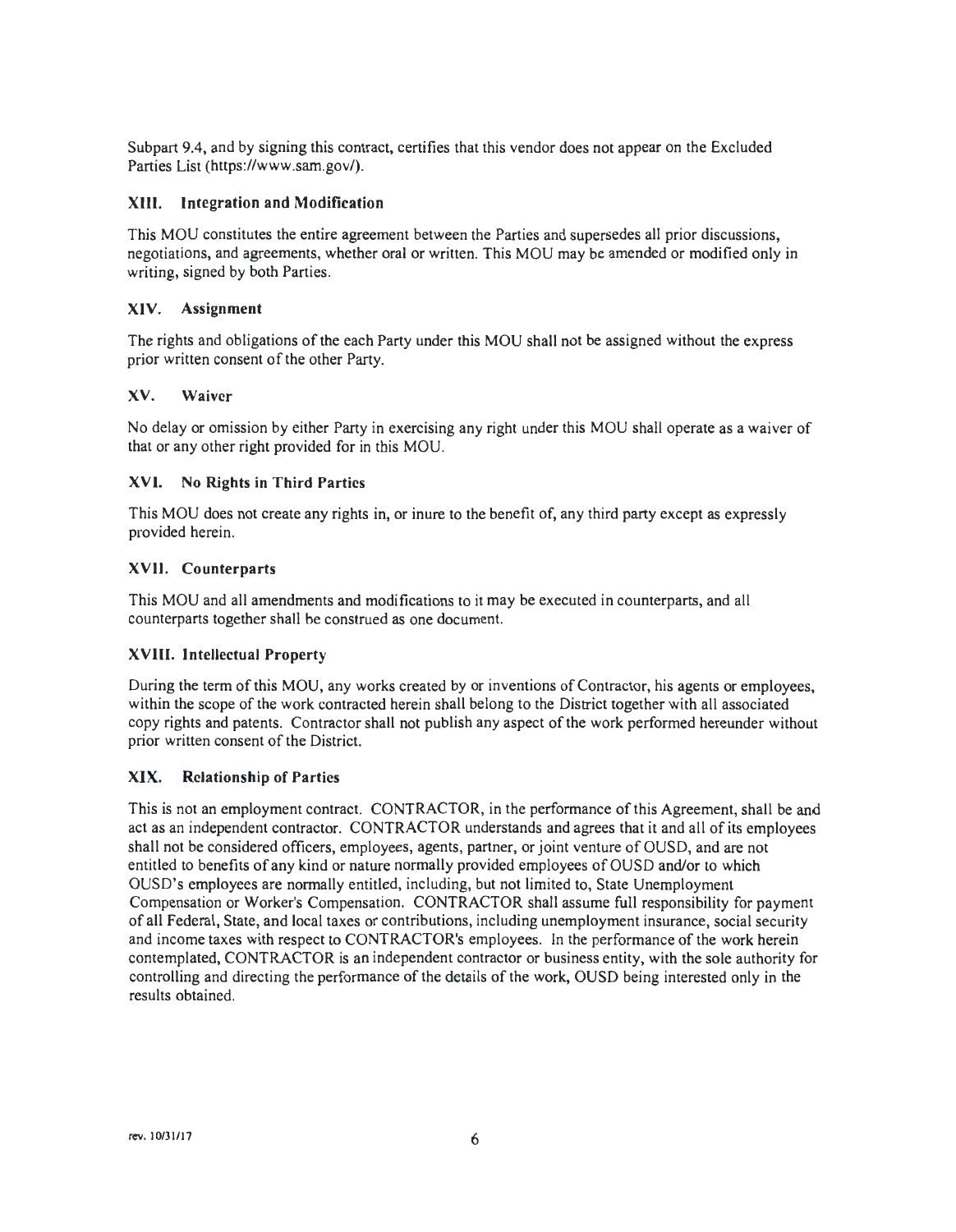#### XX. Signature Authority

Each party has the full power and authority to enter into and perform this Agreement, and the person signing this Agreement on behalf of each Party has been given the proper authority and empowered to enter into this Agreement.

#### XXI. Incorporation of Recitals and Exhibits

The Recitals and each exhibit attached hereto are hereby incorporated herein by reference. CONTRACTOR agrees that to the extent any recital or document incorporated herein conflicts with any term or provision of this Agreement, the terms and provisions of this Agreement shall govern.

#### **XXII.** Public Document

This contract, its contents, and all incorporated documents are public documents and will be made available by OUSD to the public online via the Internet.

IN WITNESS THEREOF, the parties to this agreement have duly executed it on the day, month and year set forth below.

#### **OAKLAND UNIFIED SCHOOL DISTRICT**

Armer Eng

ate (mm/dd/year) 4/26/18

| X President, Board of Education | D: |
|---------------------------------|----|
| $\Box$ Superintendent           |    |
| Chief or Deputy Chief           |    |
| m,                              |    |

Secretary, Board of Education

Date (mm/dd/year) 4/26/18

**CONTRACTOR** *!h.~~1~.*  Contractor Signature

11/29/2017 Date (mm/dd/year)

Josephine Radbill, Healthy Retail Coordinator Print Name, Title

Form approved by OUSD General Counsel for 2017-18 FY

OAKLAND UNIFIED SCHOOL DISTRICT Office of the General Counsel APPROVED FOR FORM & SUBSTANCE<br>By:<br>Amy Brandt. Attorney at Law my Brandt, Attorney at Law  $3.22.18$ 

> OUSD or the District verifies that the Contractor does not appear on the Excluded Parties List at https://www.sam.gov/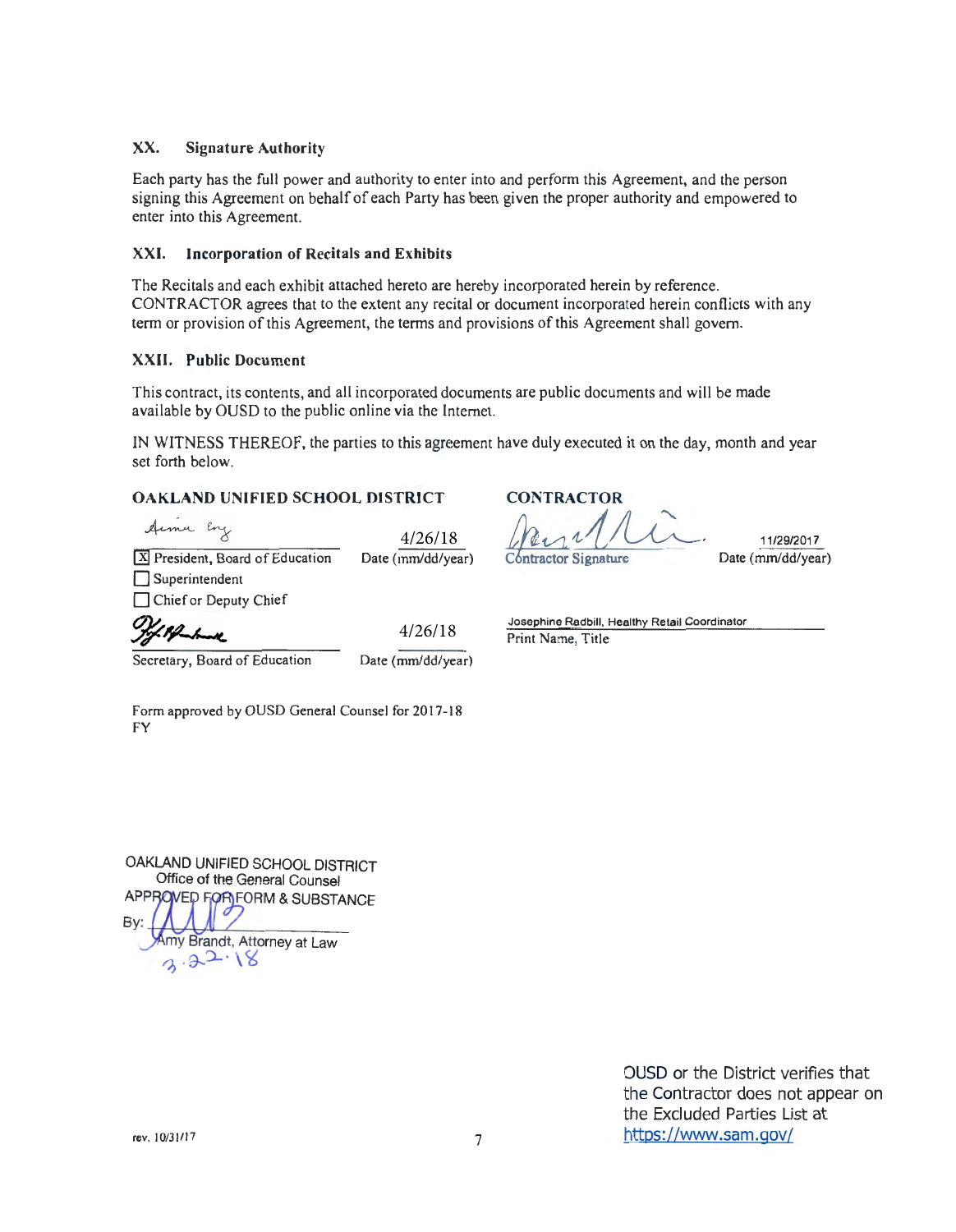#### **EXHIBIT "A" SCOPE OF WORK**

**Description of Services to be Provided and Specific Expected Outcomes:** Highlight each program that you provide to OUSD. Attach a separate document if more space is needed.

MMP will operate pop-up produce stands to increase access to fresh fruits, vegetables and pantry items to the entire school community. We provide friendly customer service in an approachable market setting. We also perform outreach to families about healthy-promoting programming, as well as nutrition education at the market and may include demonstrations in select classrooms.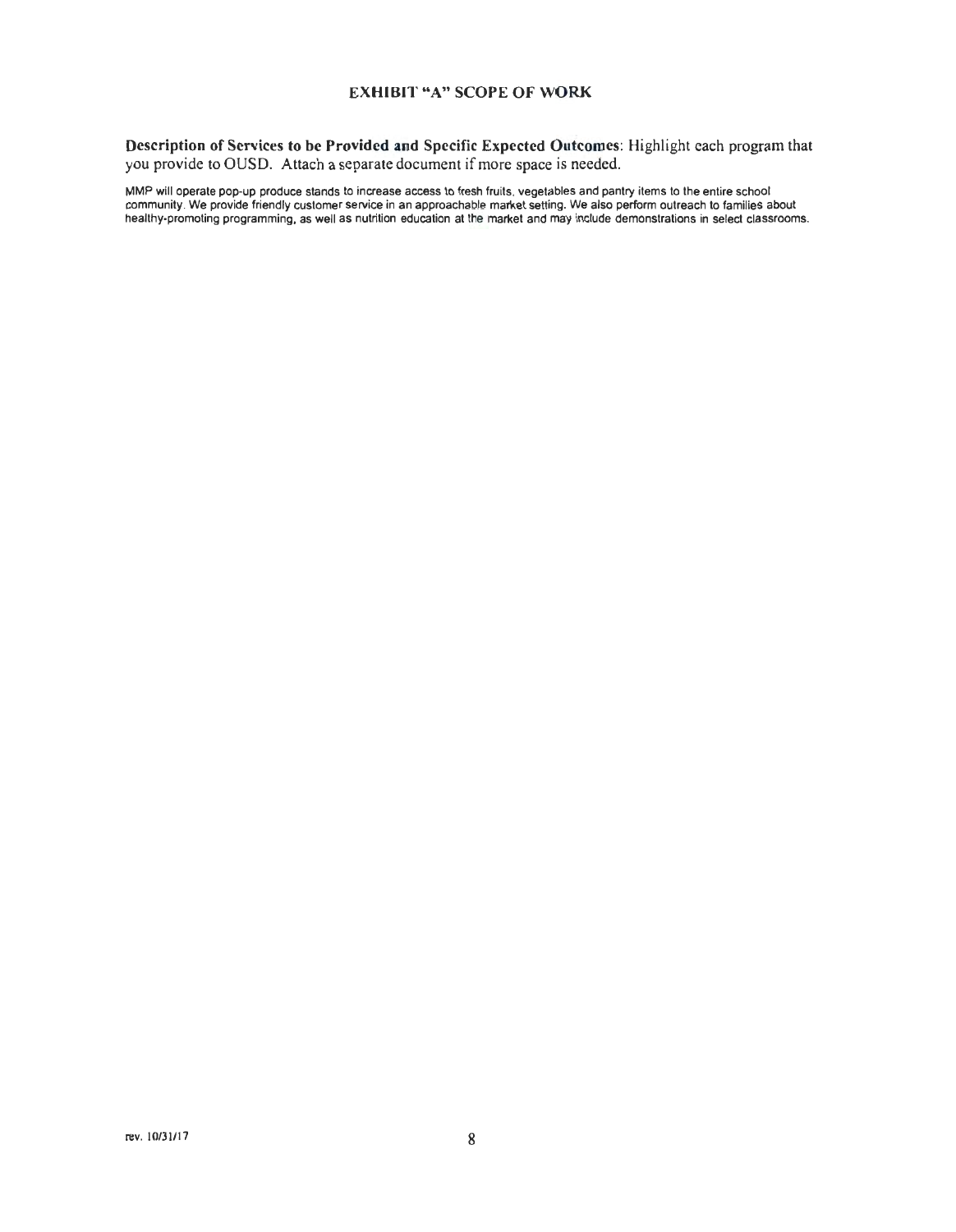#### **EXHIBIT "B" STATEMENT OF QUALIFICATIONS**

**Description of Organization and Relevant Experience:** For individual consultants, a résumé will suffice. Attach a separate document if more space is needed.

All staff are CA food handlers' certified. Nutrition Education is relevant and accessible to children. Please see attached sheet for more information about MMP's work overall.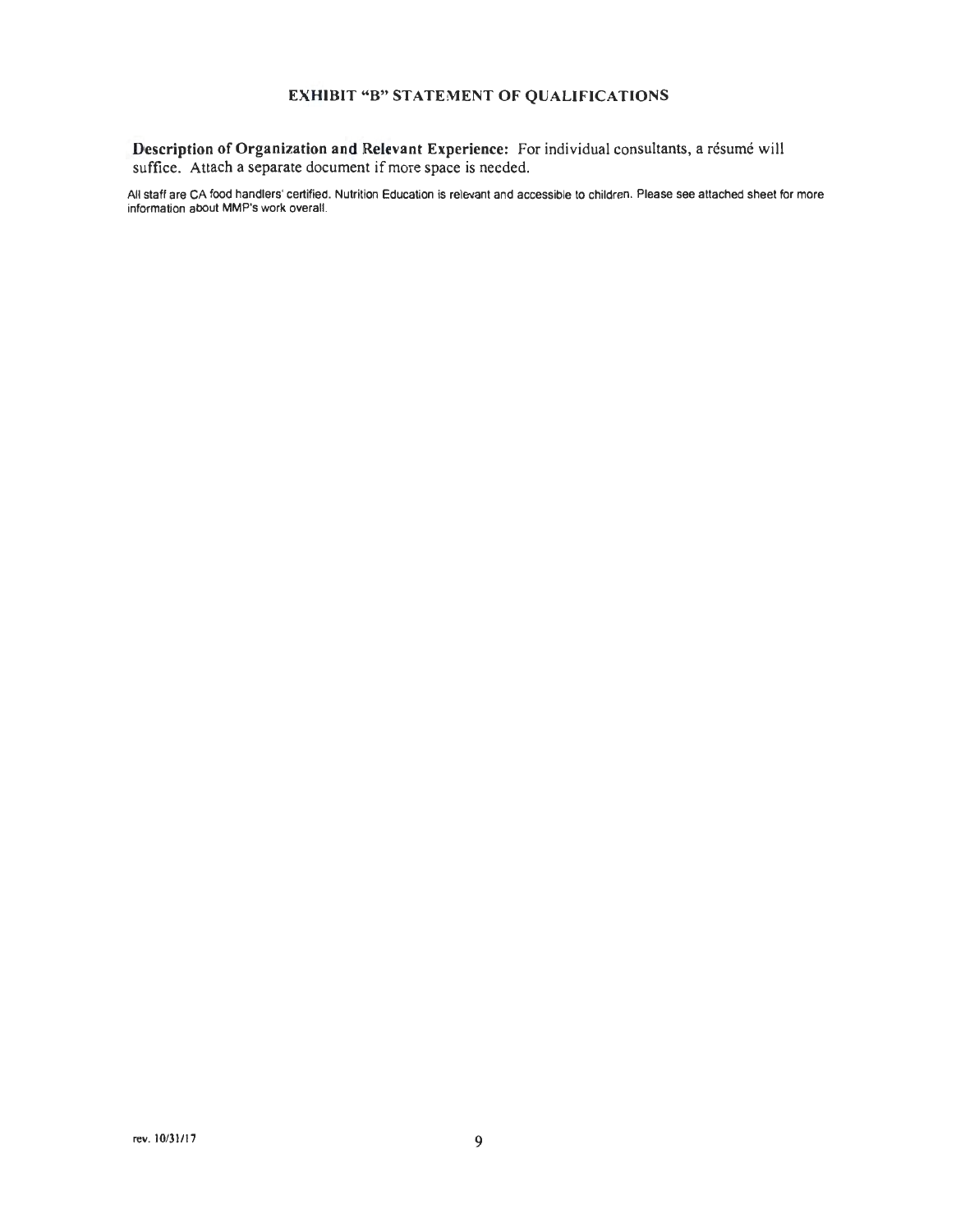

### **WHO WEARE**

Mandela MarketPlace is a non-profit organization that addresses food insecurity, economic disinvestment and health inequity in under·resourced communities. Through community organizing, education, entrepreneurship, and 'ladder-up' financing, Mandela MarketPlace invests in community members and organizations to cultivate a thriving local economy.

# **OUR WORK**

DIRECTLY FROM **LOCAL FARMS**  $=$  **\$500K** IN ADDITIONAL

**FARMERS** DISTRIBUTION

REVENUE fOII **LOCAL.**  UNDER-REcSOURCED

**S 0%** or **PAOPUC:E**  PUI CHASED BY **MANDELA FOODS DISTRIBUTION COMES PRODUCE** MADE AVAILABLE IN FOOD INSECURE COMMUNITIES, MOST OF

WHICH IS **SUSTAINABLY GROWN** 

**9 60,000+** POUNDS l)f

\$ **7 . 2 MM** IN **<sup>R</sup> EVENUE**  GENERATED, KEEPING **WEALTH** IN THE COMMUNITY

**LOCAL FARMERS** 

**LOCAL BUSI NESSES** 



**GROCERS** 

**NEIGH BORHOOD CORNER STORES** 

**2 6 JOB & OWNERSHIP**<br>OPPORTUNITIES SUPPORTED

THROUGH THE MANDELA FAMILY:

I MANDELA MARKETPLACE **IMANDELA FOODS COOPERATIVE** I MANDELA FOODS DISTRIBUTION **I ZELLA'S SOULFUL KITCHEN** 

**7 6% OF COMMUNITY** RESIDENTS REPORTED INCREASED **CONSUMPTION OF** 

**FRUITS & VEGETABLES AS WELL AS A STRONGER CONNECTION TO THEIR FOOD SOURCE** 

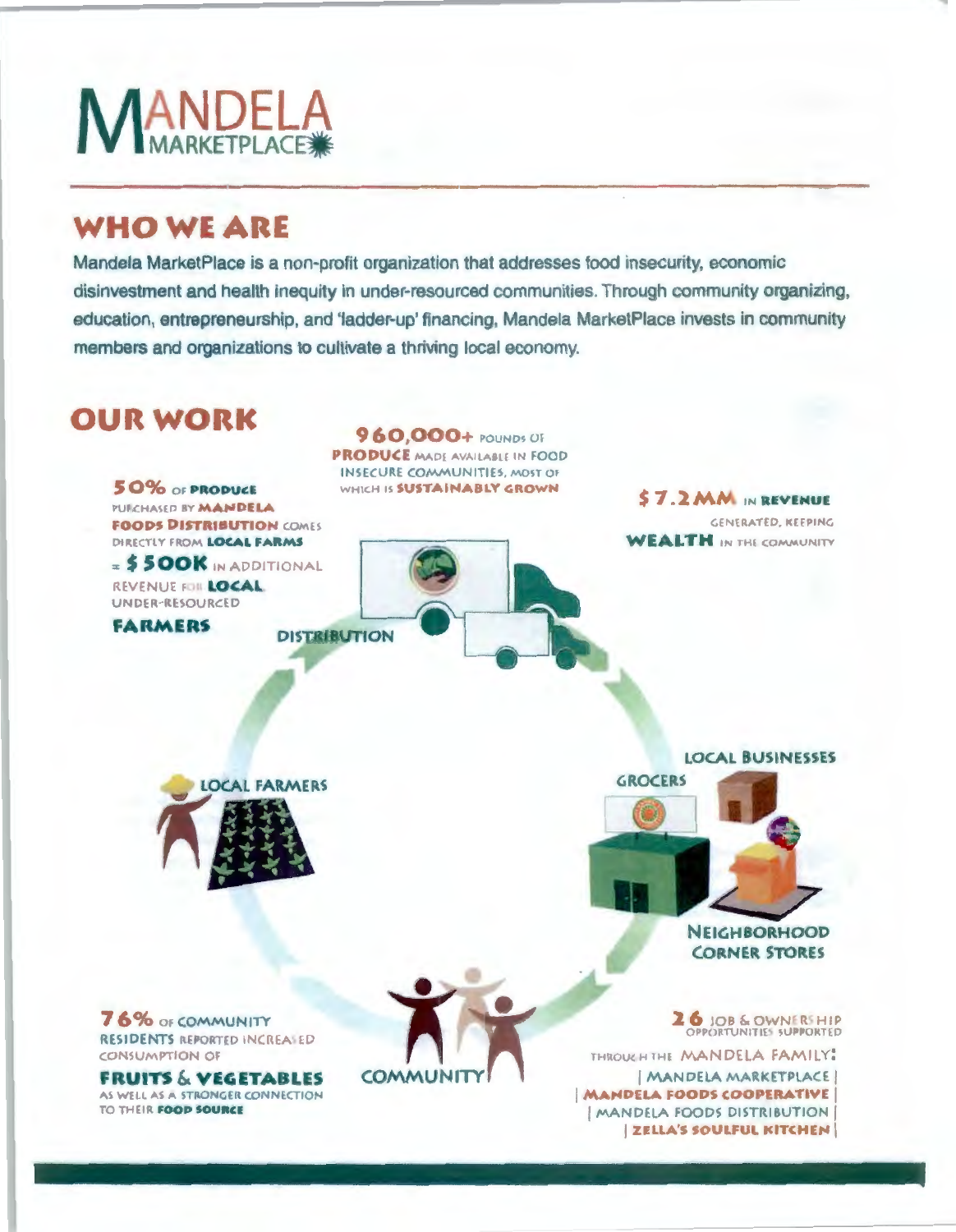### **OUR MISSION**



**Mandela MarketPlace works in partnership**<br>with local residents, family farmers, and community-based businesses to improve health, create wealth and build assets through cooperative food enterprises.

### **OUR VALUES**



Equity Community-Driven Authentic Partnership Transformative Change Food is Fundamental

## **OUR PROJECTS**

### **Healthy Food Access**



#### **Healthy Retail Network**

Increase community access points tor healthy food and partner with local retail centers - like comer stores - to provide affordable delivery, technical assistance, and comprehensive marketing.



#### **Community Produce Stands**

Work with local organizations -- like schools, senior centers and clinics -- to place produce stands in high traffic locations so that community members are able to purchase farm fresh produce and wholesome basic staples at affordable prices



#### **Fresh Creds**

Provide lower-income community members CalFresh•match credit through Credibles to access healthy fruits and vegetables at Mandela MarketPlace's network of healthy retail sites and partners.



#### **Community Nutrition Education**

Educate community members at Mandela MarketPlace's retail sites and produce stands on ways to eat healthfully on a budget, and the connections between food and other resources in our communities.



#### **Capacity-Building in Alameda** & **San Joaquin Counties**

Work with community-based organizations to plan and coordinate initiatives in under-resourced **areas** to further efforts around food security, health, and economic vibrancy in low-income communities of color.

### **Entrepreneurship Business Development**



#### **Mandela Grocery**

A worker-owned full service retail grocery store and nutrition center in West Oakland to foster economic empowerment and community health.



#### **Ladder Up Financing**

Provide access to financial credit to food retailers, value-added producers, local growers and food distributors targeting food-enterprises serving low-income communities.



#### **Mondela Foods Distribution**

Support under-resourced, local farmers by establishing an alternative distribution network that passes on wholesale prices to encourage neighborhood stores and other community-based businesses to carry healthy food offerings.



#### **Zella's Soulful Kitchen**

Independently owned, Zella's is Mandela MarketPlace's most recent Incubated food enterprise, located within Mandela Foods Cooperative. Owned and operated by Dionne Knox, Zella's is committed to good food & developing the skllls of local residents • both professional and culinary.



#### **Ashland Market and Cafe**

Mandela MarketPlace and local partners are building a community-visioned café and market hall that features healthy food and provides kiosks for local entrepreneurs to launch their food businesses.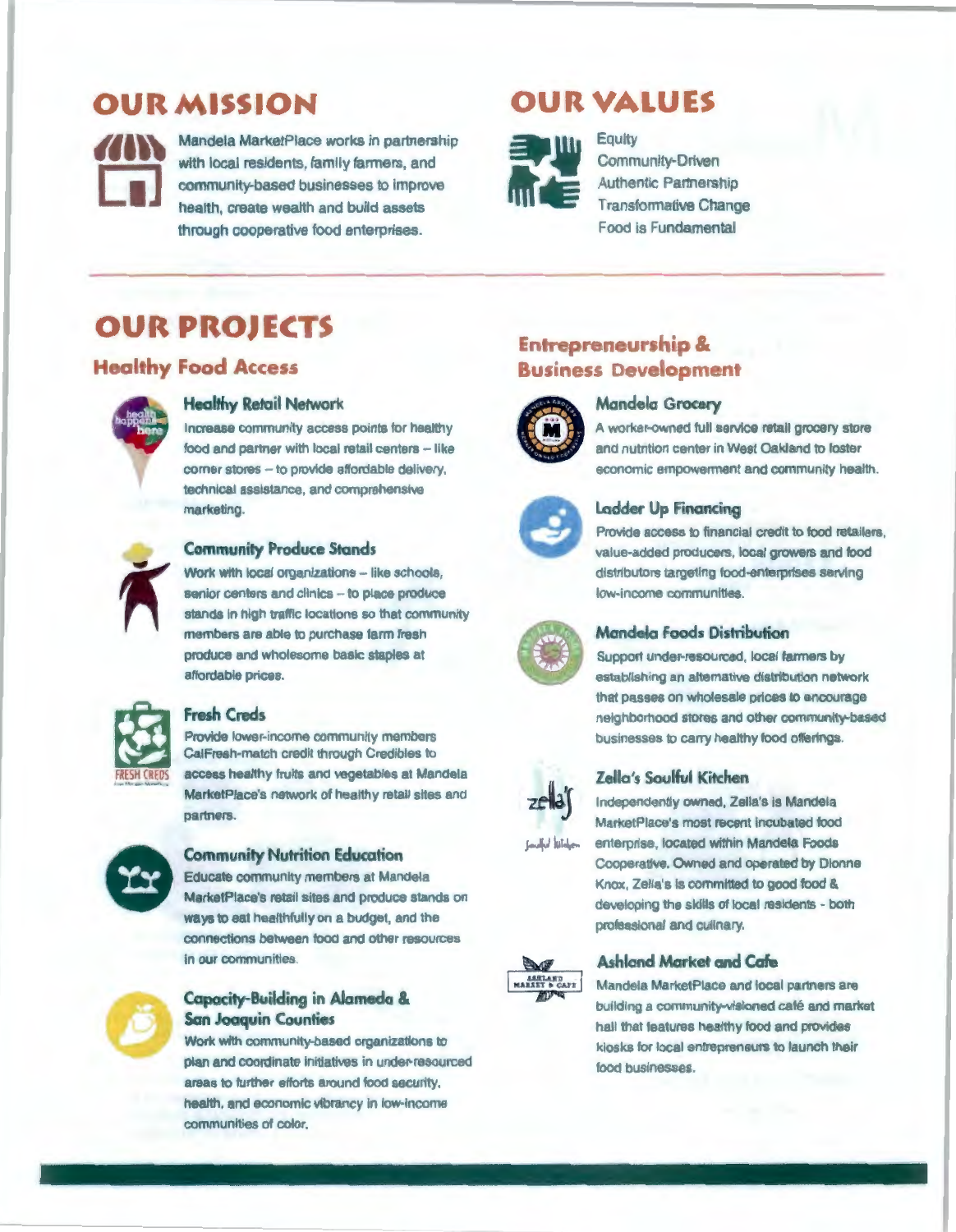| <b>ACORD</b> |
|--------------|
|              |

### **CERTIFICATE OF LIABILITY INSURANCE**

|                                                                                                                                                                                                                                                                                                                                                                                                                  |                                                                                                                                                                                                                                                                                                                                                                                                                                                                                                    |                              |                                                                                                                                                                      |                                                    |                                   |                                                     |                                 | 09/22/2017    |
|------------------------------------------------------------------------------------------------------------------------------------------------------------------------------------------------------------------------------------------------------------------------------------------------------------------------------------------------------------------------------------------------------------------|----------------------------------------------------------------------------------------------------------------------------------------------------------------------------------------------------------------------------------------------------------------------------------------------------------------------------------------------------------------------------------------------------------------------------------------------------------------------------------------------------|------------------------------|----------------------------------------------------------------------------------------------------------------------------------------------------------------------|----------------------------------------------------|-----------------------------------|-----------------------------------------------------|---------------------------------|---------------|
| THIS CERTIFICATE IS ISSUED AS A MATTER OF INFORMATION ONLY AND CONFERS NO RIGHTS UPON THE CERTIFICATE HOLDER. THIS<br>CERTIFICATE DOES NOT AFFIRMATIVELY OR NEGATIVELY AMEND, EXTEND OR ALTER THE COVERAGE AFFORDED BY THE POLICIES<br>BELOW. THIS CERTIFICATE OF INSURANCE DOES NOT CONSTITUTE A CONTRACT BETWEEN THE ISSUING INSURER(S), AUTHORIZED<br>REPRESENTATIVE OR PRODUCER, AND THE CERTIFICATE HOLDER. |                                                                                                                                                                                                                                                                                                                                                                                                                                                                                                    |                              |                                                                                                                                                                      |                                                    |                                   |                                                     |                                 |               |
|                                                                                                                                                                                                                                                                                                                                                                                                                  | IMPORTANT: If the certificate holder is an ADDITIONAL INSURED, the policy(ies) must have ADDITIONAL INSURED provisions or be endorsed.<br>If SUBROGATION IS WAIVED, subject to the terms and conditions of the policy, certain policies may require an endorsement. A statement on                                                                                                                                                                                                                 |                              |                                                                                                                                                                      |                                                    |                                   |                                                     |                                 |               |
|                                                                                                                                                                                                                                                                                                                                                                                                                  | this certificate does not confer rights to the certificate holder in lieu of such endorsement(s).                                                                                                                                                                                                                                                                                                                                                                                                  |                              |                                                                                                                                                                      |                                                    |                                   |                                                     |                                 |               |
| <b>PRODUCER</b>                                                                                                                                                                                                                                                                                                                                                                                                  |                                                                                                                                                                                                                                                                                                                                                                                                                                                                                                    |                              |                                                                                                                                                                      | CONTACT<br>NAME:                                   | Lynda Reynolds-Brown              |                                                     |                                 |               |
|                                                                                                                                                                                                                                                                                                                                                                                                                  | Cook, Disharoon & Greathouse, Inc.                                                                                                                                                                                                                                                                                                                                                                                                                                                                 |                              |                                                                                                                                                                      | <b>PHONE</b><br>(A/C, No, Ext):                    | (510)437-1900                     | THA.<br>(A/C, No):                                  |                                 | (510)437-1979 |
|                                                                                                                                                                                                                                                                                                                                                                                                                  | 1942 Embarcadero                                                                                                                                                                                                                                                                                                                                                                                                                                                                                   |                              |                                                                                                                                                                      | E-MAIL<br><b>ADDRESS:</b>                          | Ibrown@cdginsurance.com           |                                                     |                                 |               |
|                                                                                                                                                                                                                                                                                                                                                                                                                  |                                                                                                                                                                                                                                                                                                                                                                                                                                                                                                    |                              |                                                                                                                                                                      |                                                    |                                   | <b>INSURER(S) AFFORDING COVERAGE</b>                |                                 | <b>NAIC#</b>  |
| Oakland                                                                                                                                                                                                                                                                                                                                                                                                          |                                                                                                                                                                                                                                                                                                                                                                                                                                                                                                    |                              | CA 94608                                                                                                                                                             | Nonprofits Insurance Alliance<br><b>INSURER A:</b> |                                   |                                                     |                                 |               |
| <b>INSURED</b>                                                                                                                                                                                                                                                                                                                                                                                                   |                                                                                                                                                                                                                                                                                                                                                                                                                                                                                                    |                              |                                                                                                                                                                      | Security National Ins Company<br><b>INSURER B:</b> |                                   |                                                     |                                 |               |
|                                                                                                                                                                                                                                                                                                                                                                                                                  | Mandela Marketplace, Inc.                                                                                                                                                                                                                                                                                                                                                                                                                                                                          |                              |                                                                                                                                                                      | <b>INSURER C:</b>                                  |                                   |                                                     |                                 |               |
|                                                                                                                                                                                                                                                                                                                                                                                                                  | 1364 7th Street                                                                                                                                                                                                                                                                                                                                                                                                                                                                                    |                              |                                                                                                                                                                      | <b>INSURER D:</b>                                  |                                   |                                                     |                                 |               |
|                                                                                                                                                                                                                                                                                                                                                                                                                  |                                                                                                                                                                                                                                                                                                                                                                                                                                                                                                    |                              |                                                                                                                                                                      | <b>INSURERE:</b>                                   |                                   |                                                     |                                 |               |
|                                                                                                                                                                                                                                                                                                                                                                                                                  | Oakland                                                                                                                                                                                                                                                                                                                                                                                                                                                                                            |                              | CA 94607-2177                                                                                                                                                        | <b>INSURER F:</b>                                  |                                   |                                                     |                                 |               |
|                                                                                                                                                                                                                                                                                                                                                                                                                  | <b>COVERAGES</b>                                                                                                                                                                                                                                                                                                                                                                                                                                                                                   |                              | CL1791407020<br><b>CERTIFICATE NUMBER:</b>                                                                                                                           |                                                    |                                   | <b>REVISION NUMBER:</b>                             |                                 |               |
|                                                                                                                                                                                                                                                                                                                                                                                                                  | THIS IS TO CERTIFY THAT THE POLICIES OF INSURANCE LISTED BELOW HAVE BEEN ISSUED TO THE INSURED NAMED ABOVE FOR THE POLICY PERIOD<br>INDICATED. NOTWITHSTANDING ANY REQUIREMENT, TERM OR CONDITION OF ANY CONTRACT OR OTHER DOCUMENT WITH RESPECT TO WHICH THIS<br>CERTIFICATE MAY BE ISSUED OR MAY PERTAIN, THE INSURANCE AFFORDED BY THE POLICIES DESCRIBED HEREIN IS SUBJECT TO ALL THE TERMS,<br>EXCLUSIONS AND CONDITIONS OF SUCH POLICIES, LIMITS SHOWN MAY HAVE BEEN REDUCED BY PAID CLAIMS. |                              |                                                                                                                                                                      |                                                    |                                   |                                                     |                                 |               |
| <b>INSR</b><br>LTR                                                                                                                                                                                                                                                                                                                                                                                               | <b>TYPE OF INSURANCE</b>                                                                                                                                                                                                                                                                                                                                                                                                                                                                           | <b>ADOL SUBR</b><br>INSD WVD | POLICY NUMBER                                                                                                                                                        | <b>POLICY EFF</b><br>(MM/DD/YYYY)                  | <b>POLICY EXP</b><br>(MM/DD/YYYY) | LIMITS                                              |                                 |               |
|                                                                                                                                                                                                                                                                                                                                                                                                                  | COMMERCIAL GENERAL LIABILITY<br>×                                                                                                                                                                                                                                                                                                                                                                                                                                                                  |                              |                                                                                                                                                                      |                                                    |                                   | <b>EACH OCCURRENCE</b><br><b>DAMAGE TO RENIEU</b>   | s 1,000,000                     |               |
|                                                                                                                                                                                                                                                                                                                                                                                                                  | ×<br><b>CLAIMS-MADE</b><br><b>OCCUR</b>                                                                                                                                                                                                                                                                                                                                                                                                                                                            |                              |                                                                                                                                                                      |                                                    |                                   | <b>PREMISES (Ea accurrenca)</b>                     | 500,000                         |               |
|                                                                                                                                                                                                                                                                                                                                                                                                                  |                                                                                                                                                                                                                                                                                                                                                                                                                                                                                                    |                              |                                                                                                                                                                      |                                                    |                                   | <b>MEDEXP (Any one person)</b>                      | 20,000                          |               |
| Α                                                                                                                                                                                                                                                                                                                                                                                                                |                                                                                                                                                                                                                                                                                                                                                                                                                                                                                                    | Y                            | 201720070NPO                                                                                                                                                         | 09/28/2017                                         | 09/28/2018                        | PERSONAL & ADV INJURY                               | $\frac{1}{2}$ ,000,000          |               |
|                                                                                                                                                                                                                                                                                                                                                                                                                  | GEN'L AGGREGATE LIMIT APPLIES PER:                                                                                                                                                                                                                                                                                                                                                                                                                                                                 |                              |                                                                                                                                                                      |                                                    |                                   | <b>GENERAL AGGREGATE</b>                            |                                 | 2,000,000     |
|                                                                                                                                                                                                                                                                                                                                                                                                                  | <b>PRO-</b><br>JECT<br><b>PDLICY</b><br>LOC                                                                                                                                                                                                                                                                                                                                                                                                                                                        |                              |                                                                                                                                                                      |                                                    |                                   | <b>PRODUCTS - COMP/OP AGG</b>                       | $\mathbf{S}$                    | 2,000,000     |
|                                                                                                                                                                                                                                                                                                                                                                                                                  | OTHER:                                                                                                                                                                                                                                                                                                                                                                                                                                                                                             |                              |                                                                                                                                                                      |                                                    |                                   |                                                     | $\bullet$                       |               |
|                                                                                                                                                                                                                                                                                                                                                                                                                  | <b>AUTOMOBILE LIABILITY</b>                                                                                                                                                                                                                                                                                                                                                                                                                                                                        |                              |                                                                                                                                                                      |                                                    |                                   | <b>COMBINED SINGLE LIMIT</b><br>(Ea accident)       | $\bullet$                       |               |
|                                                                                                                                                                                                                                                                                                                                                                                                                  | ANY AUTO                                                                                                                                                                                                                                                                                                                                                                                                                                                                                           |                              |                                                                                                                                                                      |                                                    |                                   | BODILY INJURY (Per parson)                          | $\mathbf{s}$                    |               |
|                                                                                                                                                                                                                                                                                                                                                                                                                  | OWNED<br><b>SCHEDULED</b><br><b>AUTOS ONLY</b><br><b>AUTOS</b>                                                                                                                                                                                                                                                                                                                                                                                                                                     |                              |                                                                                                                                                                      |                                                    |                                   | BOOILY INJURY (Per accident)                        | $\bullet$                       |               |
|                                                                                                                                                                                                                                                                                                                                                                                                                  | NON-OWNED<br><b>HIRED</b><br><b>AUTOS ONLY</b><br><b>AUTOS ONLY</b>                                                                                                                                                                                                                                                                                                                                                                                                                                |                              |                                                                                                                                                                      |                                                    |                                   | <b>PROFERTY DAMAGE</b><br>(Per accident)            | $\overline{\phantom{a}}$        |               |
|                                                                                                                                                                                                                                                                                                                                                                                                                  |                                                                                                                                                                                                                                                                                                                                                                                                                                                                                                    |                              |                                                                                                                                                                      |                                                    |                                   |                                                     | \$                              |               |
|                                                                                                                                                                                                                                                                                                                                                                                                                  | <b>UMBRELLA LIAB</b><br>×<br>×<br><b>OCCUR</b>                                                                                                                                                                                                                                                                                                                                                                                                                                                     |                              |                                                                                                                                                                      |                                                    |                                   | <b>EACH OCCURRENCE</b>                              | 1,000,000<br>1,000,000          |               |
| A                                                                                                                                                                                                                                                                                                                                                                                                                | <b>EXCESS LIAB</b><br><b>CLAIMS-MADE</b>                                                                                                                                                                                                                                                                                                                                                                                                                                                           |                              | 20172007UMBNPO                                                                                                                                                       | 09/28/2017                                         | 09/28/2018                        | <b>AGGREGATE</b>                                    |                                 |               |
|                                                                                                                                                                                                                                                                                                                                                                                                                  | <b>DED</b><br><b>RETENTION \$</b><br><b>WORKERS COMPENSATION</b>                                                                                                                                                                                                                                                                                                                                                                                                                                   |                              |                                                                                                                                                                      |                                                    |                                   |                                                     | s                               |               |
|                                                                                                                                                                                                                                                                                                                                                                                                                  | AND EMPLOYERS' LIABILITY<br><b>YIN</b>                                                                                                                                                                                                                                                                                                                                                                                                                                                             | <b>N/A</b>                   |                                                                                                                                                                      |                                                    |                                   | OTH-<br><b>PER</b><br>STATUTE<br>✕∣                 |                                 |               |
| 8                                                                                                                                                                                                                                                                                                                                                                                                                | ANY PROPRIETOR/PARTNER/EXECUTIVE<br>OFFICER/MEMBER EXCLUDED?                                                                                                                                                                                                                                                                                                                                                                                                                                       |                              | SWC1150215                                                                                                                                                           | 04/20/2017                                         | 04/20/2018                        | <b>E.L. EACH ACCIDENT</b>                           | $_{e}$ 1,000,000                |               |
|                                                                                                                                                                                                                                                                                                                                                                                                                  | (Mandatory in NH)<br>If yes, describe under                                                                                                                                                                                                                                                                                                                                                                                                                                                        |                              |                                                                                                                                                                      |                                                    |                                   | E.L. DISEASE - EA EMPLOYEE                          | $s$ 1,000,000<br>$\,$ 1,000,000 |               |
|                                                                                                                                                                                                                                                                                                                                                                                                                  | <b>DESCRIPTION OF OPERATIONS below</b>                                                                                                                                                                                                                                                                                                                                                                                                                                                             |                              |                                                                                                                                                                      |                                                    |                                   | <b>E.L. DISEASE - POLICY LIMIT</b>                  |                                 |               |
| A                                                                                                                                                                                                                                                                                                                                                                                                                | <b>Liquor Liability</b><br>201720070NPO                                                                                                                                                                                                                                                                                                                                                                                                                                                            |                              |                                                                                                                                                                      | 09/28/2017                                         | 09/28/2018                        | \$1,000,000 Each Claim &                            |                                 | Aggregate     |
|                                                                                                                                                                                                                                                                                                                                                                                                                  | DESCRIPTION OF OPERATIONS / LOCATIONS / VEHICLES (ACORD 101, Additional Remarks Schedule, may be attached if more space is required)                                                                                                                                                                                                                                                                                                                                                               |                              |                                                                                                                                                                      |                                                    |                                   |                                                     |                                 |               |
|                                                                                                                                                                                                                                                                                                                                                                                                                  | <b>CERTIFICATE HOLDER</b>                                                                                                                                                                                                                                                                                                                                                                                                                                                                          |                              |                                                                                                                                                                      | <b>CANCELLATION</b>                                |                                   |                                                     |                                 |               |
|                                                                                                                                                                                                                                                                                                                                                                                                                  |                                                                                                                                                                                                                                                                                                                                                                                                                                                                                                    |                              |                                                                                                                                                                      |                                                    |                                   |                                                     |                                 |               |
| Oakland Unified School District<br>1000 Broadway, Suite 440                                                                                                                                                                                                                                                                                                                                                      |                                                                                                                                                                                                                                                                                                                                                                                                                                                                                                    |                              | SHOULD ANY OF THE ABOVE DESCRIBED POLICIES BE CANCELLED BEFORE<br>THE EXPIRATION DATE THEREOF, NOTICE WILL BE DELIVERED IN<br>ACCORDANCE WITH THE POLICY PROVISIONS. |                                                    |                                   |                                                     |                                 |               |
|                                                                                                                                                                                                                                                                                                                                                                                                                  |                                                                                                                                                                                                                                                                                                                                                                                                                                                                                                    |                              |                                                                                                                                                                      | <b>AUTHORIZED REPRESENTATIVE</b>                   |                                   |                                                     |                                 |               |
|                                                                                                                                                                                                                                                                                                                                                                                                                  | Oakland                                                                                                                                                                                                                                                                                                                                                                                                                                                                                            |                              | CA 94607                                                                                                                                                             |                                                    |                                   | Lots of Reynolds-Boarn                              |                                 |               |
|                                                                                                                                                                                                                                                                                                                                                                                                                  |                                                                                                                                                                                                                                                                                                                                                                                                                                                                                                    |                              |                                                                                                                                                                      |                                                    |                                   | © 1988-2015 ACORD CORPORATION. All rights reserved. |                                 |               |

ACORD 25 (2016/03) The ACORD name and logo are registered marks of ACORD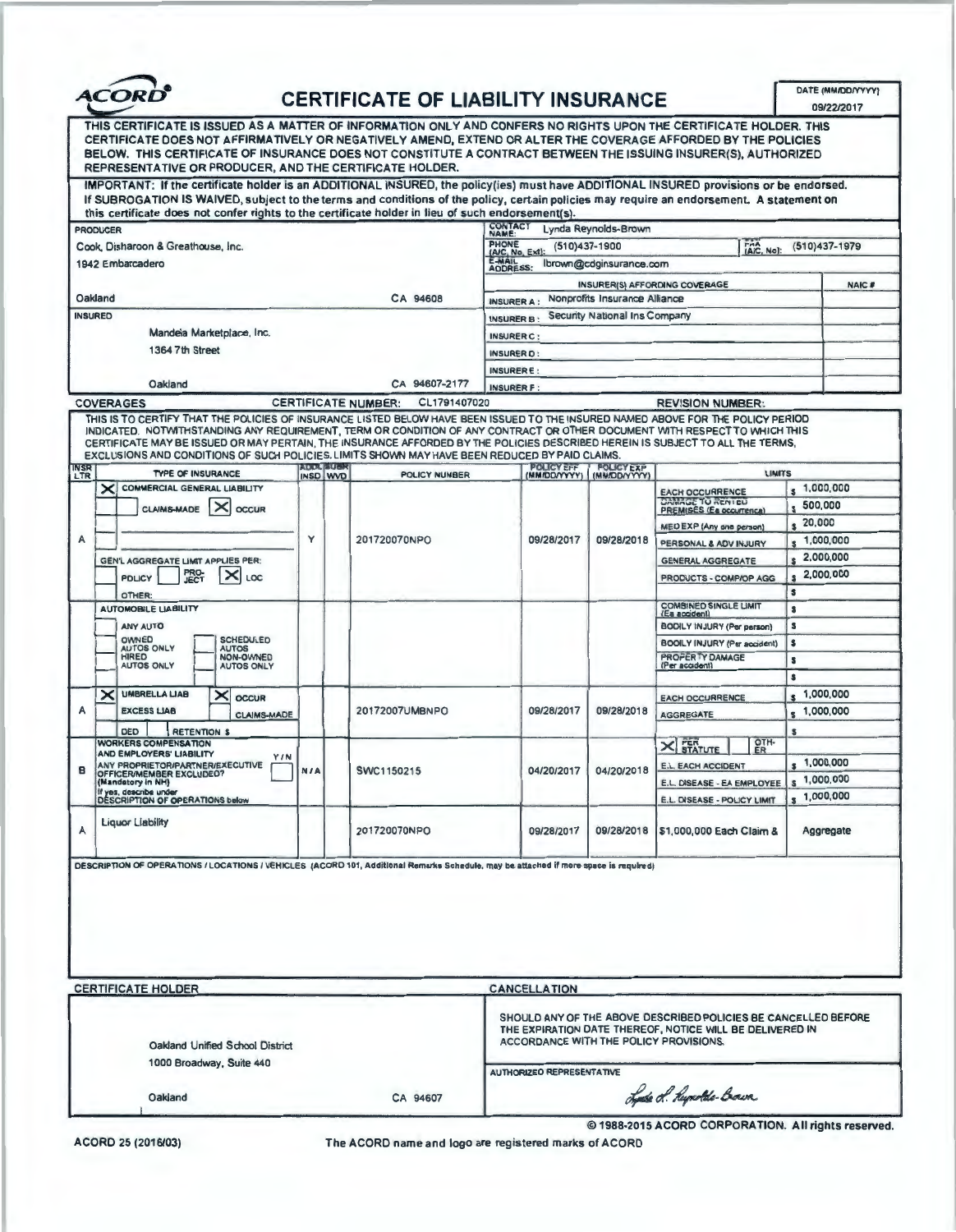### $COMMENTS/REMARKS$

Oakland Unified School District (OUSD) is included as an additional insured under General Liability, for operations, students, volunteers and personnel at Cesar Chavez (ICS, TCN, International CDC) and Met West HS, Dewey HS, La Escuelita Elementary and United Nations<br>CDC per attached endorsement form #CG2026 0413, provided it is required in a written contract between the Named Insured and the Additional Insured.

OFREMARK **COPYRIGHT 2000, AMS SERVICES INC.**